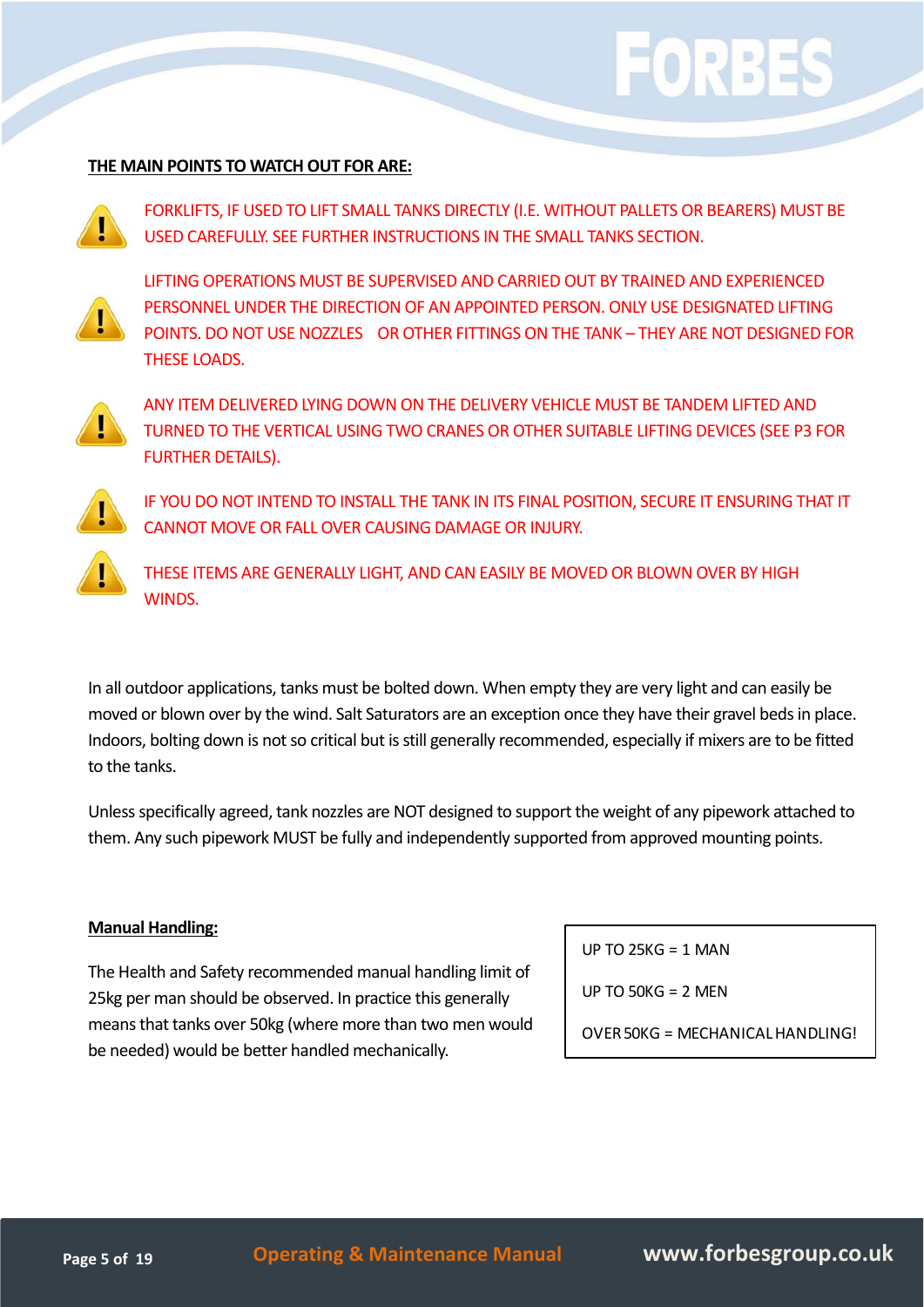# FORBI

#### **Forklifting:**

The forks or extensions must exceed the tank diameter, or use timbers/pallet to span the diameter.

#### **Strutted Bases:**

Strutted bases (sloping bases with an integral skirt) must be lifted with the forks at right angles to the struts. You can tell which way they run by the position of the outlet fitting – See diagram opposite.

#### **Base Nozzles:**

Take particular care with nozzles that project below the base of the tank. These must not be subjected to any loading – Not even the weight of the tank. If you are putting the tank down temporarily then support it so that any such base fittings are kept clear of the ground. When installing permanently, take care to make an adequate cut-out in the plinth or stand and carefully lower the tank into position to avoid any damage to the nozzle.

- *Do not sling the tank from any nozzles or fittings except lifting trunnions or lugs, which are designed for the load.*
- *Do not roll or deform the tank during installation.*
- *During offloading and installation, avoid point loads on the base of the tank. Only chock at the edge. Do not lever underneath the base.*

 *Install the tank on a firm, flat surface (flat to within 3mm/metre) giving full base support. Sweep the area clean prior to installation of the tank.*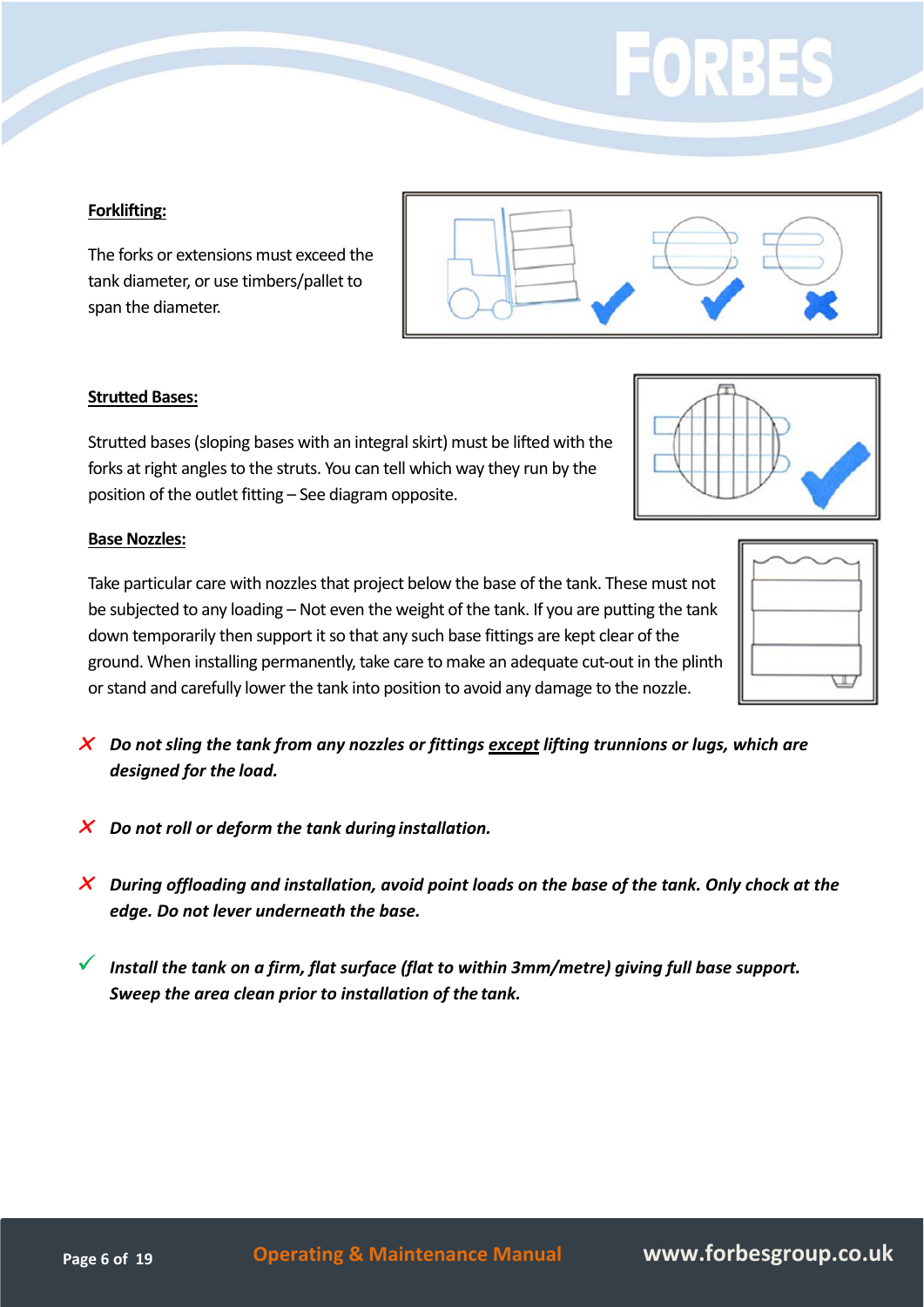

IF YOUR TANK IS FITTED WITH LIFTING LUGS OR TRUNNIONS FOLLOW THE INSTRUCTIONS FOR LARGER TANKS & VESSELS ON THE FOLLOWING PAGES.

EORR

## UNLESS YOU ARE TRAINED AND EXPERIENCED IN LIFTING OPERATIONS, DO NOT UNDERTAKE THESE PROCEDURES YOURSELF. EMPLOY A REPUTABLE CRANE HIRE COMPANY WITH AN APPOINTED PERSON AND LIFT SUPERVISOR.

#### **ALTERNATIVELY, FOR A FULL INSTALLATION SERVICE, PLEASE CONTACT FORBES.**

When delivering tank and bund sets (e.g. the Forbes Minibulk ® range), the tank is sometimes transported standing inside the bund. **DO NOT ATTEMPT TO LIFT THE TWO UNITS TOGETHER** (unless otherwise specified by Forbes). First lift the tank out of the bund and stand it aside – Then put the bund in place – Finally lift the tank back into the bund. Separate detailed instructions are issued for these units. Please refer to our specific Minibulk® Operating & Maintenance Manual.

#### **LIFTING USING ONE CRANE** *(Tank Vertical on Transport):*



Attach lifting chains, or fabric slings to the lifting points (usually 4, sometimes 2) at the top of the tank. On GRP and some very large thermoplastic tanks, these will be stainless steel lugs with holes to accommodate 25mm diameter shackle pins. Smaller thermoplastic tanks are fitted with trunnions – Slings must be looped round these and carefully checked for security as the strain is taken up. The chains or slings must be long enough to give a maximum 120° included angle between the legs and must be adequately rated to take the loadings imposed by this.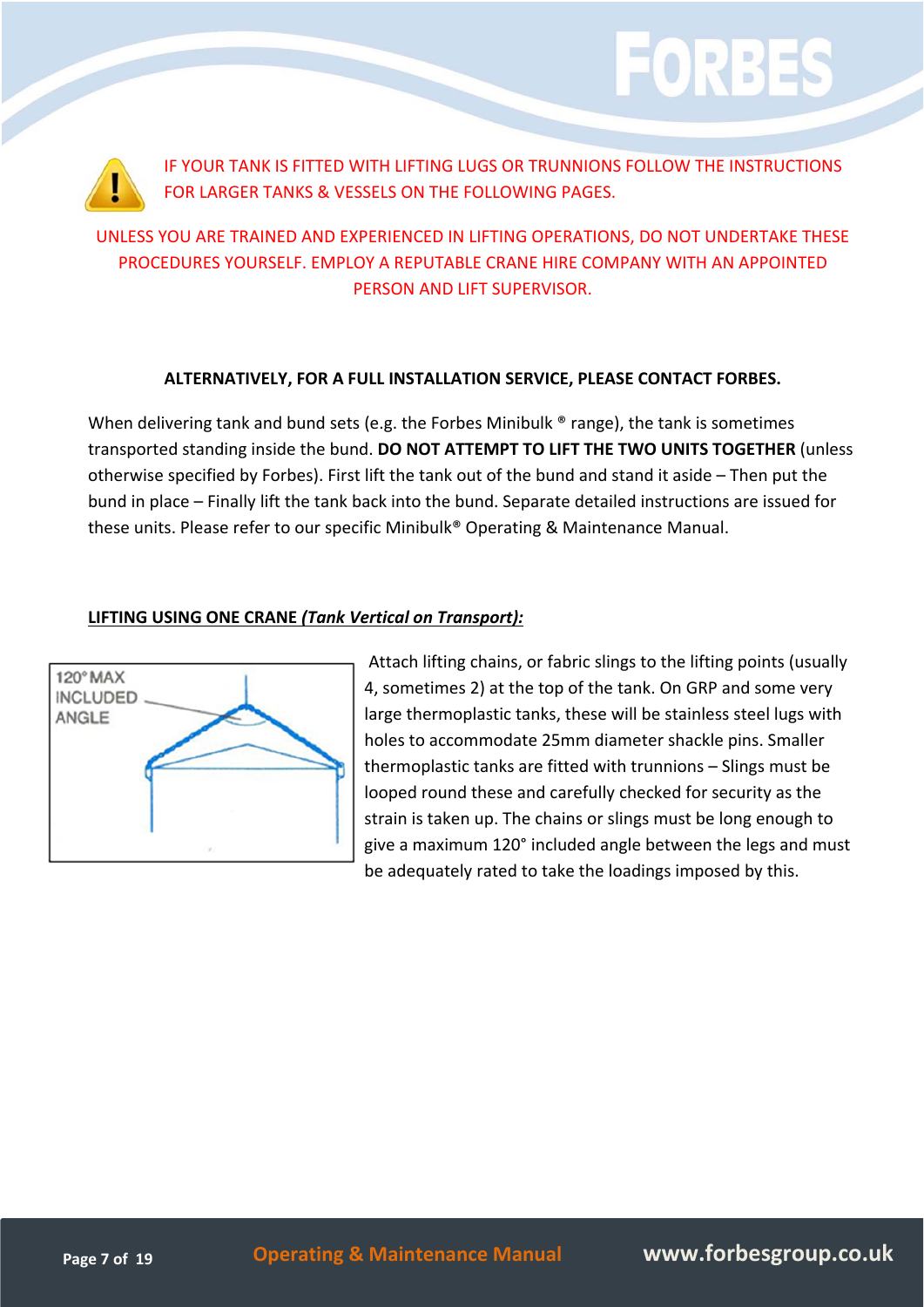#### **TANDEM LIFT USING TWO CRANES** *(Tank Horizontal on Transport)*



From the "main" crane, attach lifting chains to the lifting points at the top of the tank in the same manner as above, ensuring that the lower lugs take the initial weight of the lift. Use a "tailing" crane to lift the lower end of the tank, using a minimum 150mm wide fabric sling. Pass the sling round the lower girth of the tank and make a "noose" by passing one looped end through the other. To prevent the sling slipping up the wall of the tank as it is turned to the vertical, you can tie a

rope to the sling, passing it under the base of the tank at least twice, making a "basket". Lift the tank evenly off the delivery vehicle and raise it high enough to be well clear of the vehicle, the ground and any other obstructions. Then carefully turn it to the vertical. Once the crane is entirely supported by the "main" crane, you should detach the sling and move the jib of the "tailing" crane out of the way.

#### **POSITIONING & BOLTING DOWN**

Thoroughly check that the intended position for the tank is clean and flat as previously outlined. Lower the tank into the required position, checking very carefully for correct position and orientation.

Anchor bolts are not usually supplied. Sizes vary ‐ diameters are specified on tank drawings – you must select a length to suit the civils, taking into account the wind loadings on an empty tank. In the case of GRP tanks, clamps and shims are supplied to locate on the bolt‐down lugs. Mechanical or chemical anchor bolts can be used. Once the tank has been filled, re‐tighten the anchor bolts.



#### **PIPEWORK CONNECTIONS**

Connect pipework to the nozzles on the tank, ensuring that you do not impose loads on the nozzles. Do not pull pipework into position by tightening the bolting. Ensure that all pipework and valves are properly supported to ensure no loads are transmitted to the tank nozzles or tank.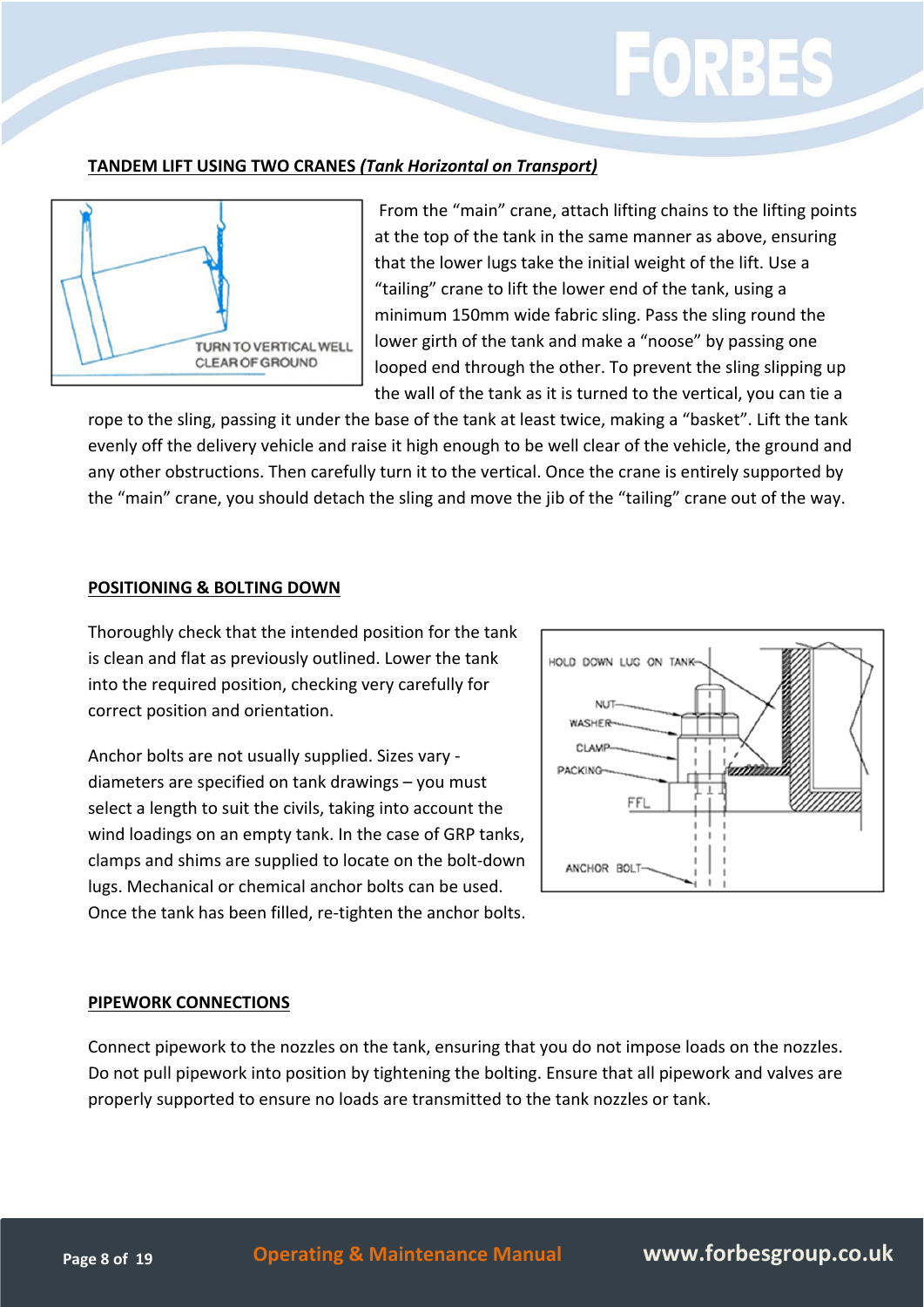

CHECK ALL TRANSIT BLANKS AND PACKING MATERIALS ARE REMOVED PRIOR TO FILLING AND TESTING AND THAT THE TANK OR TOWER IS SUITABLY VENTED.

EORB:

**If you have any problems or need further information, please contact Forbes.**

#### **3.4 EXTERNAL PIPEWORK CONNECTIONS**

Make the entire necessary pipe connections, ensuring that all pipe work is adequately and independently supported.



PLEASE NOTE: CARE SHOULD BE TAKEN, BOTH AT THE TIME OF INSTALLATION AND IN SERVICE, TO ENSURE THAT PIPEWORK IS CORRECTLY ALIGNED AND ADEQUATELY SUPPORTED SO THAT IT DOES NOT IMPOSE ANY LOADS ON THE TANK NOZZLES AND THAT NO VIBRATIONS ARE TRANSMITTED BACK FROM PUMPS ETC. REFER TO PARAGRAPH 3.6 FOR [INFORMATION](#page-10-0) ON BOLT TORQUES.

#### **3.5 INSTRUMENTATION AND EQUIPMENT**

Install any additional instrumentation to be fitted to the tank, following manufacturer's instructions. Connect all instrumentation to control system and configure, following manufacturer's instructions.



ALL REQUIRED ELECTRICAL CONNECTIONS MUST BE MADE BY A FULLY QUALIFIED ELECTRICIAN.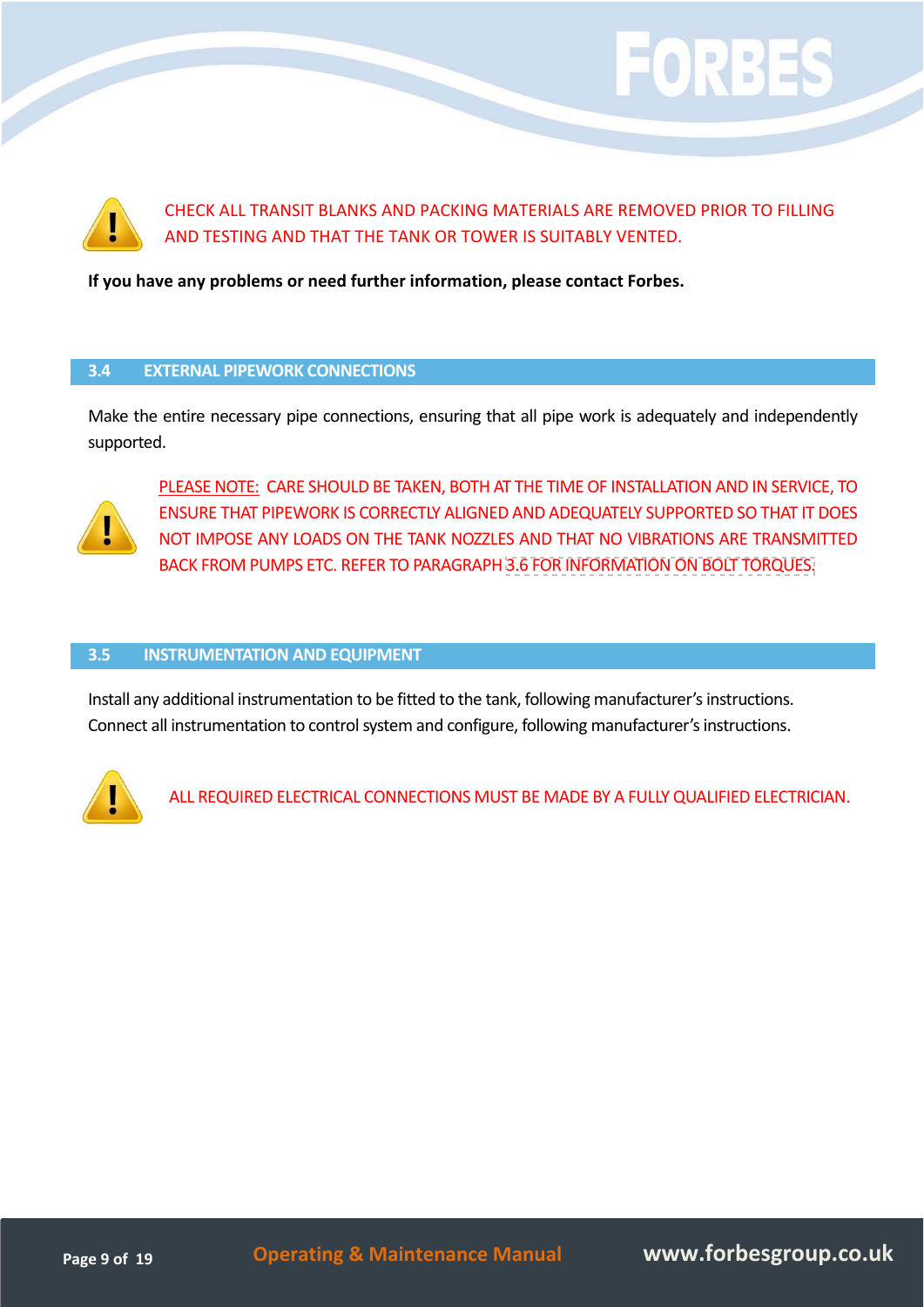

#### <span id="page-10-0"></span>**3.6 BOLT TORQUES ‐ WORK INSTRUCTION: INSTALLATION OF TANKS & VESSELS – MAKING CONNECTIONS – FLANGED TYPE**

When bolting up a flanged connection to a tank or vessel the following procedures are to be followed.

Flange faces must be parallel to each other and on no account must misaligned flanges be pulled up with bolts.



### GREAT CARE MUST BE TAKEN TO PREVENT ANY EXCESSIVE LOADS BEING PLACED ON A NOZZLE. BOLTING MUST BE TIGHTENED EVENLY AND NOT OVER TIGHTENED. THE LEVER EFFECT OF SPANNERS MUST BE KEPT TO A MINIMUM.

No loads to be placed on nozzles. All valves and pipework must be fully supported independently of the tank. If the support is rigid and fixed and there is possible movement of the vessel due to thermal changes, agitation, movement during filling/emptying cycles etc. a bellows should be fitted to allow movement between valve/pipework/tank.

Gasket materials must be soft, C.A.F. and other hard type materials must not be used. Maximum hardness of material must not exceed a shore hardness of 70.

If PTFE envelopes are used these must have soft rubber inserts. This normally requires the PTFE envelopes to be of milled section to prevent creasing of the PTFE. 'V' profiled type envelopes are not recommended as they tend to crease and prevent a good seal.

Solid PTFE or materials with a slow recovery or poor memory must not be used. They either relax and extrude which loses the seal pressure on the faces or if too hard will not seal. Either milled PTFE envelopes or materials such as Viton or Hypalon are considered.

A washer to be placed under all bolt heads and nuts.

#### Types of Flanges:

Full‐face this type of flange must only be mated with full face flanges. NEVER BOLT FULL‐FACE FLANGE TO A RAISED FACE FLANGE OR STUB FLANGE. In the event where this cannot be avoided spacers must be fitted to the bolts between the flanges to prevent over tightening and pulling the full‐face flange around the raised face. This however is not recommended.

Stub flanges – thistype of flange can mate up to any steel flange, howevershould not be bolted to a full‐face plastic flange.

Table 1 or table 2 below show the recommended minimum Torque settings for bolted flanges with soft flat gaskets. Please ensure you follow the correct table for either a GRP tank/vessel or a Thermoplastic tank/vessel – if in doubt ask Forbes.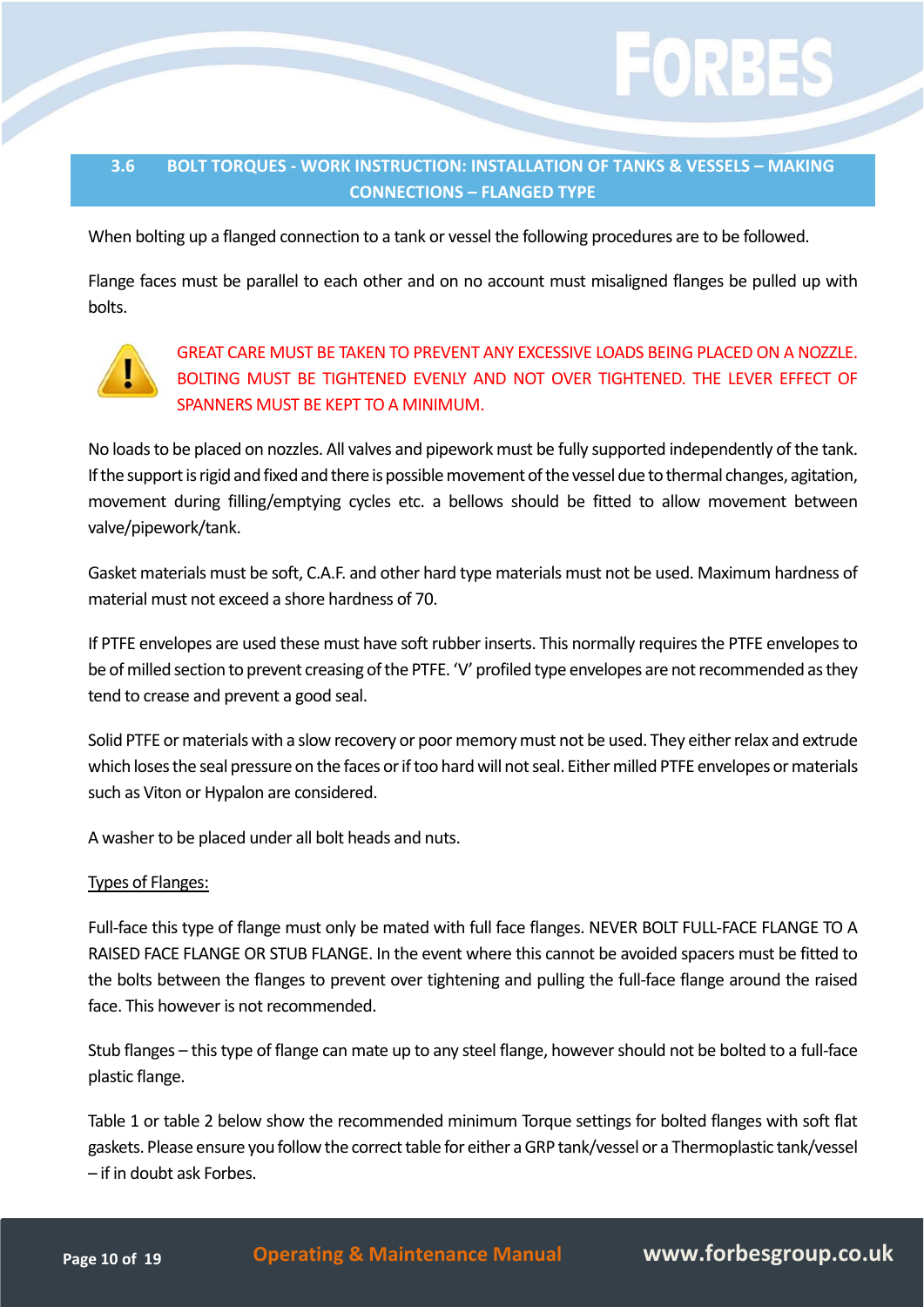

#### **TABLE 1 ‐ BOLT TORQUE DETAILS FOR GRP TANKS AND VESSELS**

| <b>Nozzle NB</b> |     | <b>Bolt Size</b> | <b>No. of Bolts</b> | <b>Bolt Torque</b> | <b>Duty</b> |
|------------------|-----|------------------|---------------------|--------------------|-------------|
| ins              | mm  | mm               |                     | <b>Nm</b>          |             |
| $1\frac{1}{2}$   | 40  | 16               | $\overline{4}$      | 25                 |             |
| $\overline{2}$   | 50  | 16               | 4                   | 25                 |             |
| 3                | 80  | 16               | $\overline{4}$      | 25                 |             |
| 4                | 100 | 16               | 8                   | 25                 |             |
| 6                | 150 | 20               | 8                   | 35                 | Standard    |
| 8                | 200 | 20               | 8                   | 50                 | Flanged     |
| 10               | 250 | 20               | 12                  | 50                 | Connections |
| 12               | 300 | 20               | 12                  | 75                 |             |
| 14               | 350 | 20               | 16                  | 95                 |             |
| 16               | 400 | 24               | 16                  | 95                 |             |
| 18               | 450 | 24               | 20                  | 115                |             |
| 20               | 500 | 24               | 20                  | 115                |             |
| 24               | 600 | 27               | 20                  | 163                |             |
| 18               | 450 | 16               | 24                  | 100                |             |
| 20               | 500 | 16               | 24                  | 150                | Access      |
| 24               | 600 | 16               | 30                  | 160                | Manways     |
| 30               | 750 | 16               | 36                  | 160                |             |
| 36               | 900 | 16               | 40                  | 160                |             |

(These values are the minimum required to ensure gasket sealing!) (For pipe and valve connections; Gasket seating stress = 2.32 N/mm2 for soft rubber only i.e. 70 shore). For harder materials, high figures will be required. On a normal configuration of flange design i.e. full face or stub higher torques will not damage the flange if in GRP and/or incorporates thick backing rings (see BS4994). Tighten down evenly by moving across the full set of bolting gradually tightening the joint evenly.

**NOTE** – Access opening may require secondary tightening within a few days into service. This is due to the gasket materials relaxing. Check torque settings after initial commissioning.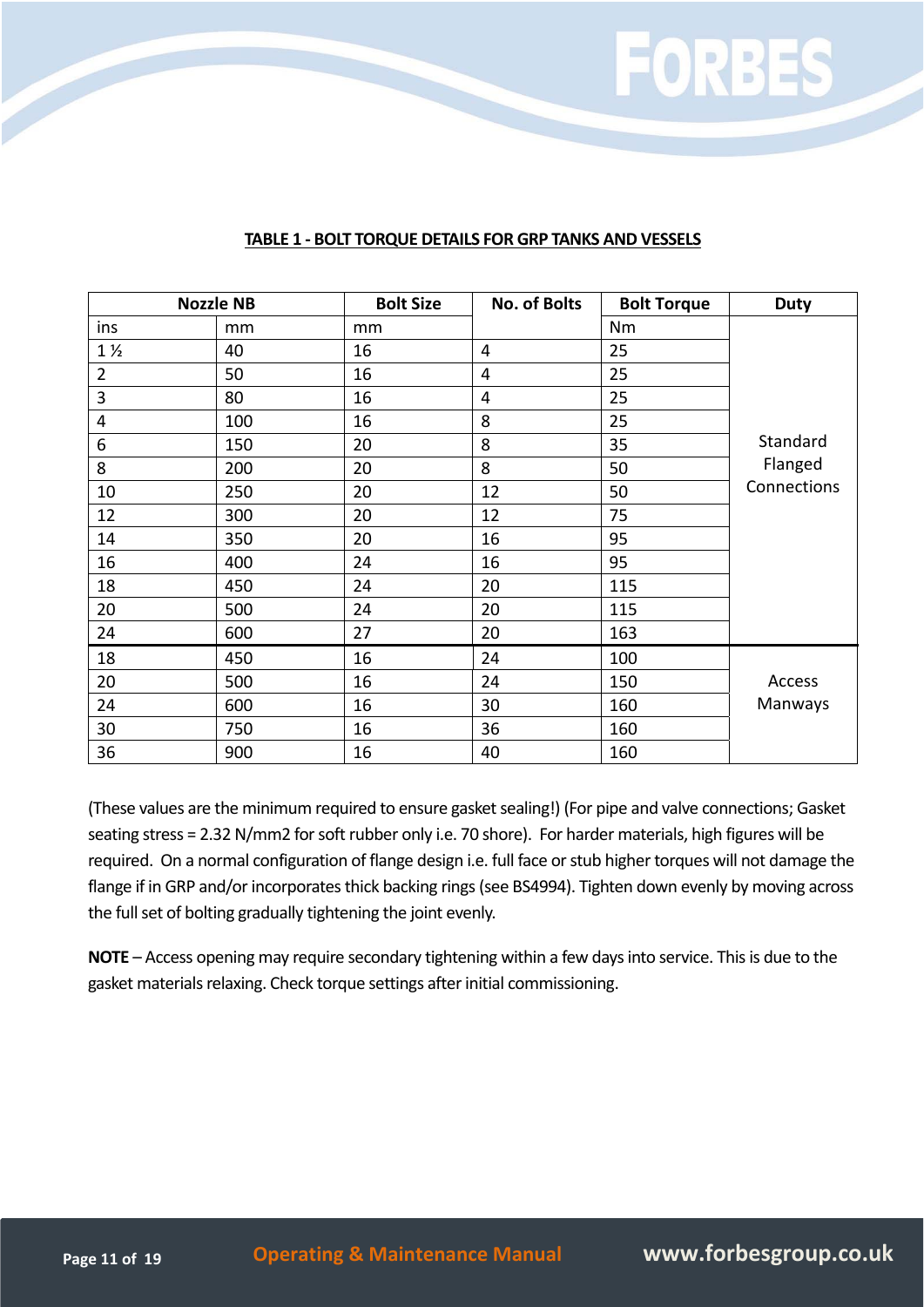

#### **TABLE 2 ‐ BOLT TORQUES DETAILS FOR THERMOPLASTIC TANKS AND VESSELS**

| <b>Nozzle NB</b> |     | <b>Bolt Size</b> | <b>No. of Bolts</b> | <b>Bolt Torque</b> | <b>Duty</b> |
|------------------|-----|------------------|---------------------|--------------------|-------------|
| ins              | mm  | mm               |                     | Nm                 |             |
| $1\frac{1}{2}$   | 40  | 16               | 4                   | 25                 |             |
| $\overline{2}$   | 50  | 16               | 4                   | 25                 |             |
| 3                | 80  | 16               | 8                   | 25                 |             |
| 4                | 100 | 16               | 8                   | 25                 |             |
| 6                | 150 | 20               | 8                   | 34                 |             |
| 8                | 200 | 20               | 8                   | 47                 | Standard    |
| 10               | 250 | 20               | 12                  | 50                 | Flanged     |
| 12               | 300 | 20               | 12                  | 75                 | Connections |
| 14               | 350 | 20               | 16                  | 90                 |             |
| 16               | 400 | 24               | 16                  | 90                 |             |
| 18               | 450 | 24               | 20                  | 100                |             |
| 20               | 500 | 24               | 20                  | 100                |             |
| 24               | 600 | 27               | 20                  | 120                |             |
| 18               | 450 | 16               | 24                  | 100                |             |
| 20               | 500 | 16               | 24                  | 100                |             |
| 24               | 600 | 16               | 30                  | 100                | Access      |
| 30               | 750 | 16               | 36                  | 100                | Manways     |
| 36               | 900 | 16               | 40                  | 120                |             |

(These values are the minimum required to ensure gasket sealing!) (For pipe and valve connections; Gasket seating stress = 2.32 N/mm2 for soft rubber only i.e. 70 shore). For harder materials, high figures will be required. On a normal configuration of flange design i.e. full face or stub higher torques will not damage the flange if in GRP and/or incorporates thick backing rings (see BS4994). Tighten down evenly by moving across the full set of bolting gradually tightening the joint evenly.

**NOTE** – Access opening may require secondary tightening within a few days into service. This is due to the gasket materials relaxing. Check torque settings after initial commissioning.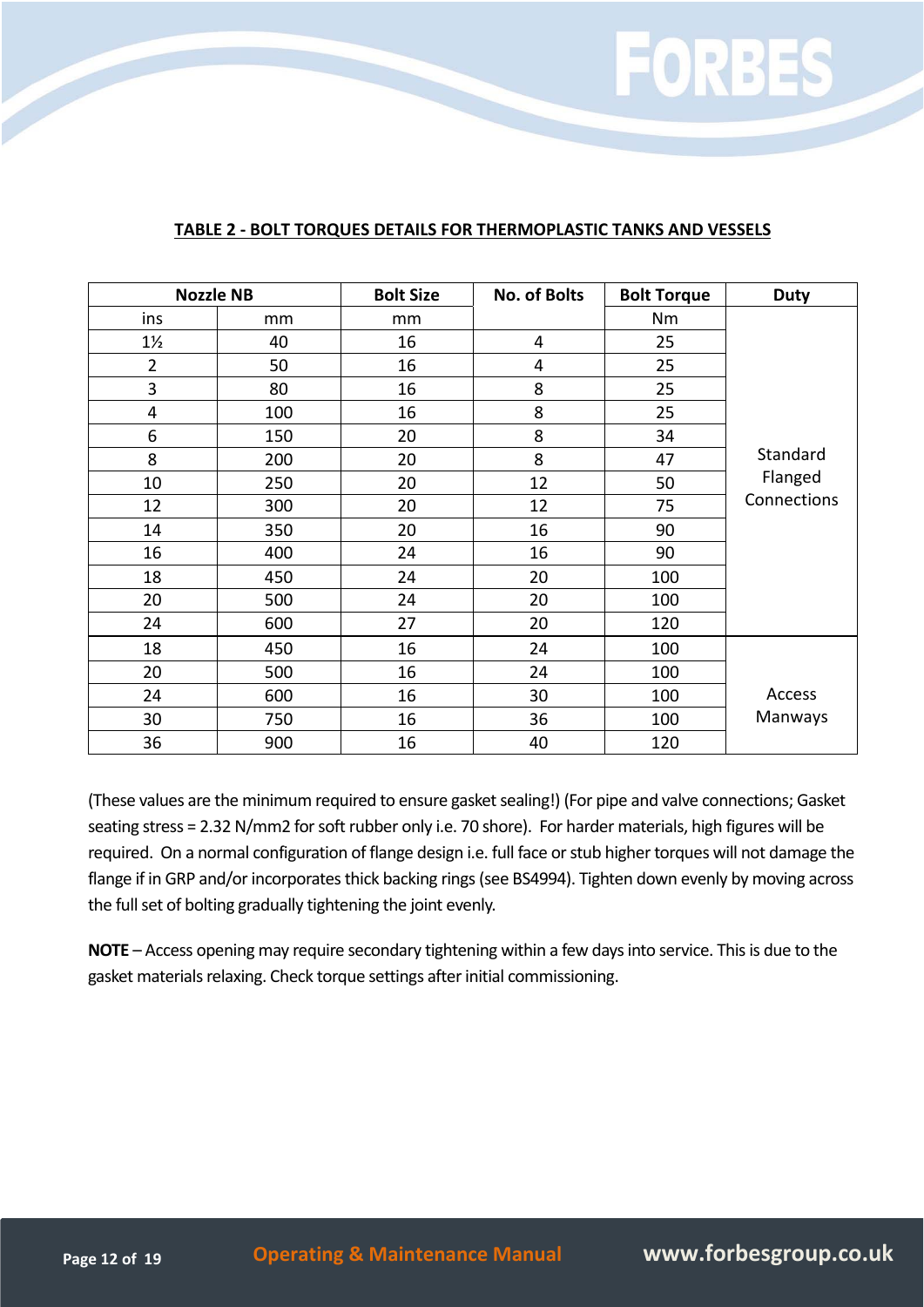Threaded socket joints – this type of connection is not recommended in plastics tanks. In unavoidable circumstances, the threaded socket is only used on atmospheric tanks and above liquid level. On small capacity thermoplastic tanks this type of fitting maybe used anywhere in the shell. Female threaded sockets should be supplied with a suitable threaded barrel nipple in plastic. This to be inserted and sealed using PTFE thread seal type.

EORB:



BOLT TORQUES MUST BE CHECKED AS PART OF THE INSTALLATION PROCESS, AND RE‐ CHECKED ONE WEEK AFTER INSTALLATION.

#### **4.0 COMMISSIONING & OPERATING**

#### **GENERAL SAFETY NOTICE**

Only trained personnel should operate the unit. Protective equipment to be used as deemed appropriate by the site safety officer. As this equipment forms part of the end user's system, Forbes will issue only limited commissioning instructions, full-commissioning instructions should be sought from the system designers.



NOTE: CARE SHOULD BE TAKEN, BOTH AT THE TIME OF INSTALLATION AND IN SERVICE, TO ENSURE THAT PIPEWORK IS CORRECTLY ALIGNED AND ADEQUATELY SUPPORTED SO THAT IT DOES NOT IMPOSE ANY LOADS ON THE TANK NOZZLES AND THAT NO VIBRATIONS ARE TRANSMITTED BACK FROM PUMPS ETC.

Below is a very brief checklist Forbes advise the approved personnel to follow when commissioning the tank/vessel.

Dry Commissioning –

- Check all valves operate correctly
- Check for any external damage to the tank
- Check tank is bolted into position
- Check the tank is free of any foreign bodies or damage
- Check vent and overflow are free from obstruction

#### Wet Commissioning –

- Check flanged connections and welded joints for leaks
- Check valves operate correctly
- Check the tank body, base, manway and stub flanges for leakage
- Check instrumentation is working
- Ensure the seal pot (if fitted) is filled with the correct media

**Page <sup>13</sup> of <sup>19</sup> Operating & Maintenance Manual www.forbesgroup.co.uk**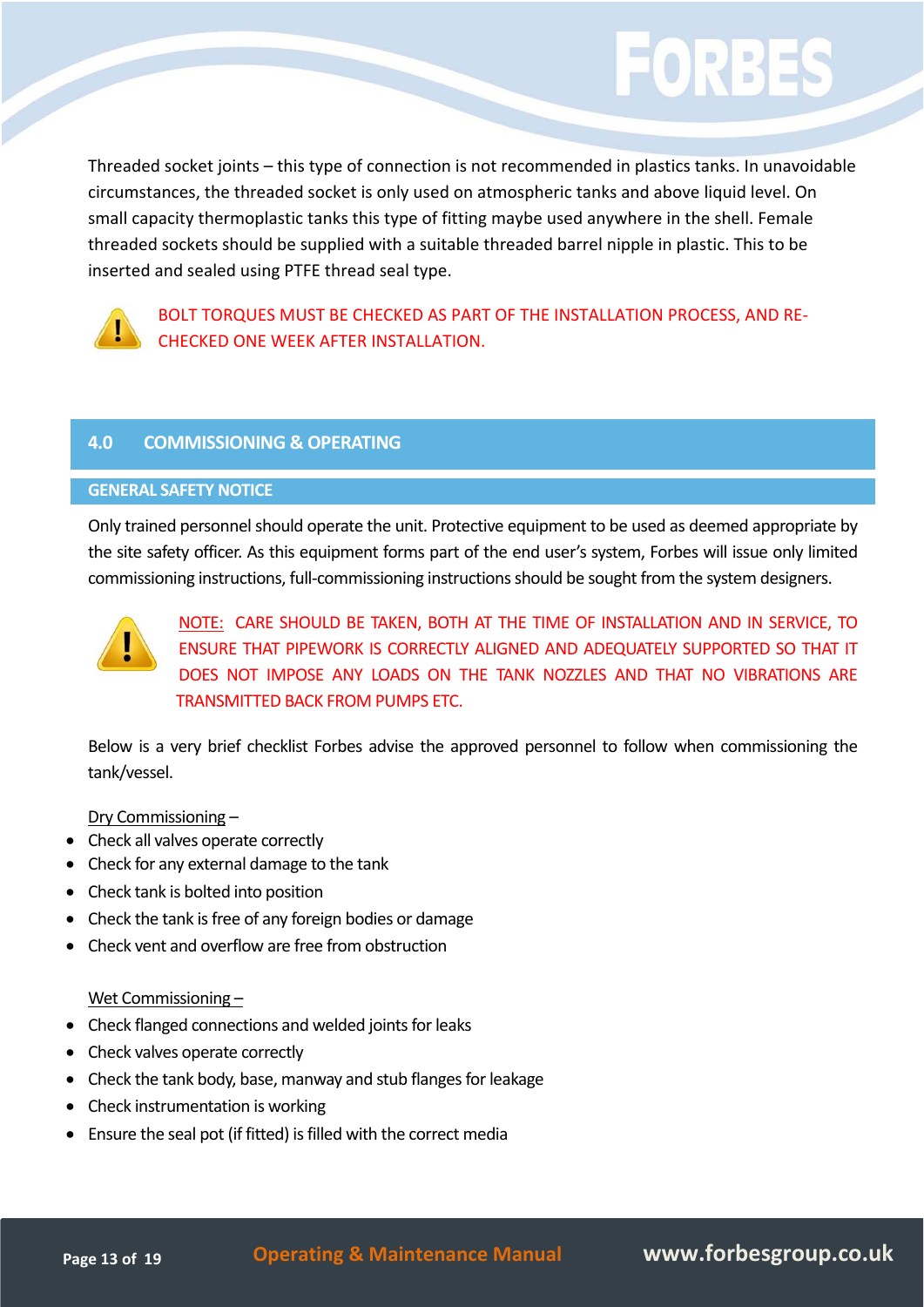#### **4.1 TESTING**

It is recommended that tanks should be water tested for a minimum of 12 hours once positioned on site.

#### *Refer to job-specific drawing(s) for testing recommendations.*

#### **Before filling the tank**

Prior to filling the vessel ensure that:

- The installation has been fully completed as per the Offloading and Installation instructions.
- ‐ Any valves on liquid inlet(s) or outlet(s) are fully closed and isolated (excluding overflow).
- ‐ Any spare nozzles are securely blanked.
- ‐ The tank is effectively vented to prevent overpressure during filling and creating a vacuum during emptying. Rapid drain down through large diameter base nozzles can create a vacuum if the vent is not correctly sized.

The tank water test can be combined with a simulation of the delivery procedure using water, this will be dependent upon whether there is a suitable available water supply which can be coupled with the fill connection. Testing of any instrumentation such as level switches should also be completed during water testing.

If the bund is subjected to a water test, the tank must be filled initially to prevent floatation of the tank. The bund must be fully drained down prior to the tank being emptied.

#### **In the event of any leaks please contact Forbes.**

**Check and re‐tighten boltsif needed.**

#### **4.2 CLEANING**

Although cleaned and sealed at our worksit must **NOT** be assumed the tank is clean.

Alwaysflush the tank through.

Prior to use, the tank must be filled to its maximum design liquid level with water and left to stagnate for a minimum of 24 hours.

Drain down; flush through again with water. Test in accordance to your acceptance protocol. The tank is now ready for use.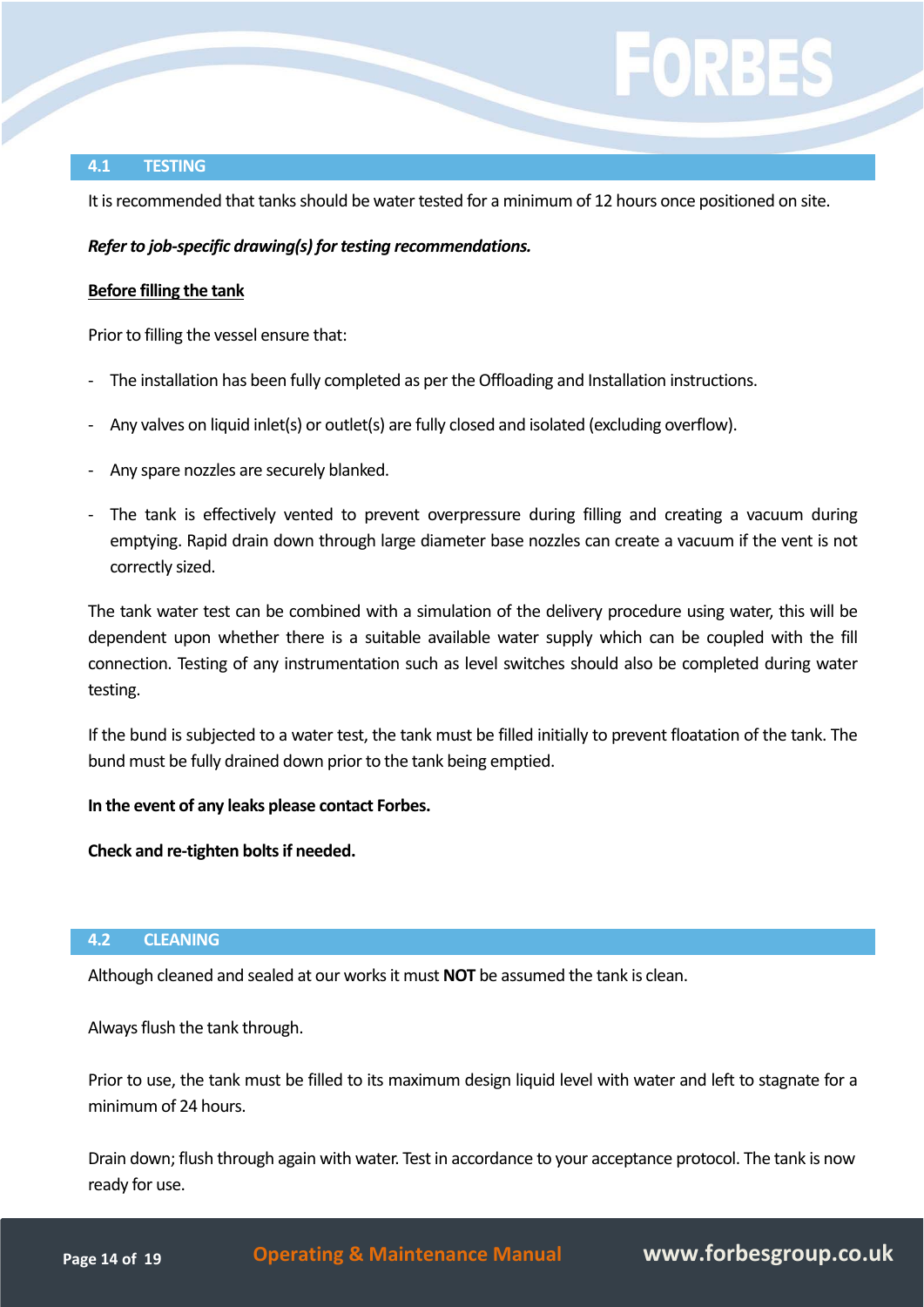# $\left( 0|R3 \right)$

NB: For all Forbes LION\*, CHEETAH\* & JAGUAR\* products for use on drinking water plants – please refer to specific cleaning instructions supplied with each product.

(\*These products are supplied to comply with The Water Industry Act 1991 (c.56) (Water Supply). Regulation 31 of the Water Supply (Water Quality) Regulations 2016 (Statutory Instruments 2016 No. 614)).

#### **4.3 OPERATIONAL CHECKS**

The units should require very little attention during normal operation, however the following checks should be made on a regular basis(dependant on operation):

- Check for leakage anywhere on the vessel or nearby flanged connections (look for wet patches on concrete, corrosion to metal parts, etc.)
- Check level transmitters(where applicable) are readings as expected.

#### **5.0 MAINTENANCE AND INSPECTION**

It is recommended that all aspects of a tanks service history should be recorded and maintained. Information to be included:

- Manufacturer's design information, such as any relevant Databooks, certification, design calculations and information on construction materials and methods.
- Drawings
- Installation information
- Regular inspection reports
- Any modifications carried out
- Records of any maintenance and repairs completed
- Operational history, such as change of duty (contents, temperature, etc.), re-siting of the tank, incidents that have occurred (overfilling, mechanical damage), decommissioning.

The materials of construction of the tank have been selected for the specified application and are essentially maintenance free. No painting is required and, provided that the units remain free of physical damage, the structure of the tank will require no attention.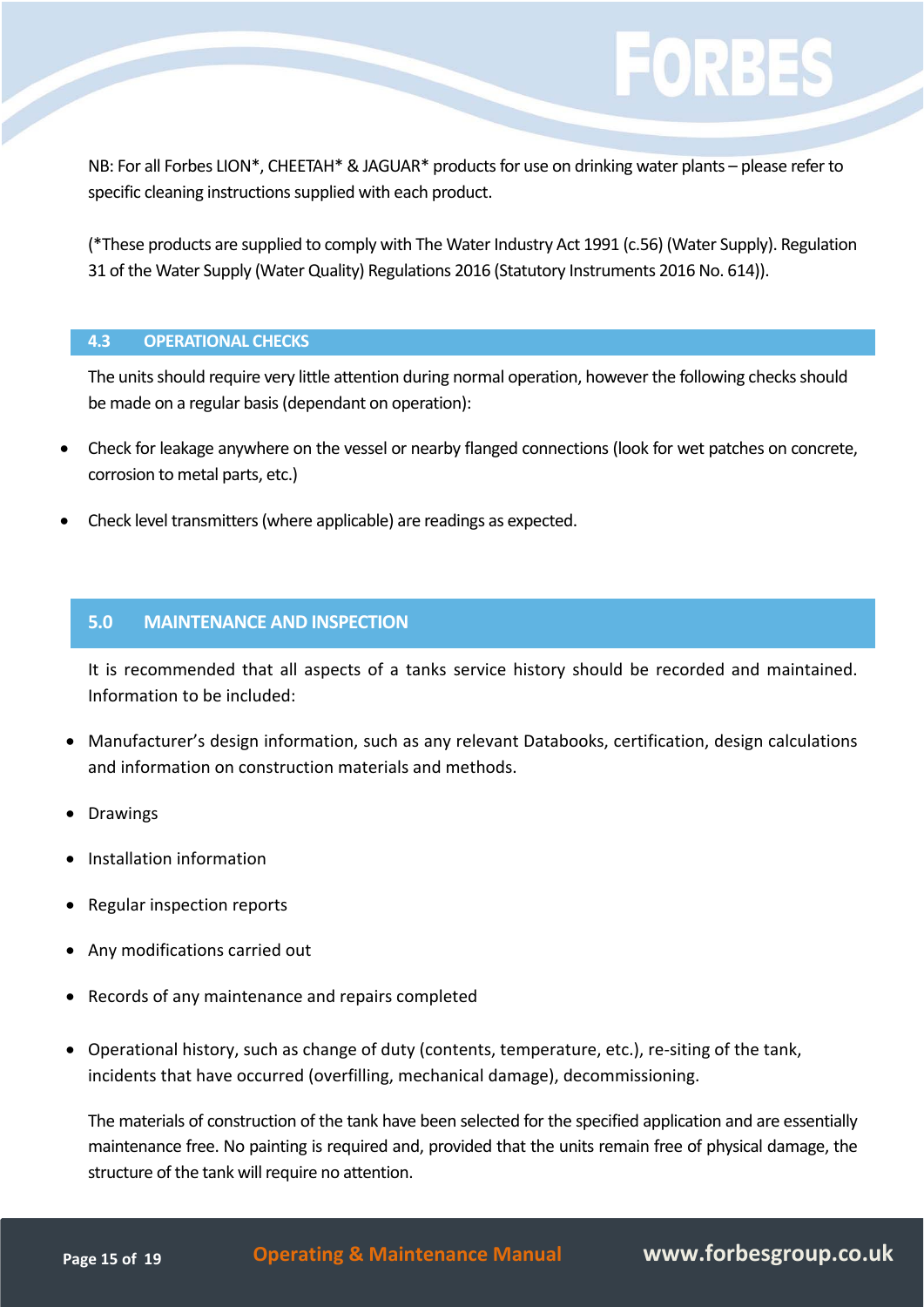Care should be taken, both at the time of installation and in service, to ensure that pipework and valves connected to the unit are adequately supported so that it does not impose any loads on the tank nozzles.

#### **5.1 TANK INSPECTIONS**

The purpose of regular inspection is to ensure the tank is still fit for purpose and any defects can be rectified in a timely manner. Periodic external inspections should be made to ensure that the tank is free of physical damage and that pipework connections are secure and leak free. In the event of damage occurring to the system, Forbes should be consulted to provide advice or repair services.

It is the responsibility of the end user to establish an appropriate inspection schedule and maintain adequate records of maintenance and inspection. Forbes would recommend that all thermoplastic and GRP tanks are regularly inspected, and details recorded in a database of records over the lifetime of the tank. This is recommended by the Health and Safety Executive in their Guidelines - PM86 (Thermoplastic tanks) and PM75 (GRP tanks).

When carrying out a visual inspection, the main areas to review are; all welds on the tank, look out for signs of tank swelling, chemical attack, blistering, indication of weathering and cracking.

The frequency of inspection should primarily be determined by the tank age and the nature of its contents. The main areas to inspect are as follows; tank bases and supports, tank shell/body, tank bottom and roof and connections and nozzles. Thislistis not exhaustive. If you require further advice orinformation on inspection, please contact Forbes.



#### REGULAR INSPECTION SCHEDULES MUST BE MAINTAINED AND FOLLOWED. FORBES CAN PROVIDE INTERNAL INSPECTION SERVICES IF REQUIRED.

In addition to external inspections, Forbes recommend that periodically the tank should be completely drained for an internal inspection. It is recommended this is done every 2 years, although this may not be possible due to operational requirements. Once a tank has been in use for over 10 years it is recommended that internal inspections are scheduled more frequently. If it is not possible to carry out internal inspections, there is an increased importance on completing more regular external inspections.

*In the event any concerns during these inspections, Forbesshould be consulted to provide advice or repair services. Refer to the HSE Good Practice Guidance Notes –* [http://www.forbesgroup.co.uk/hse-guidance](http://www.forbesgroup.co.uk/hse-guidance-pm75/)pm75/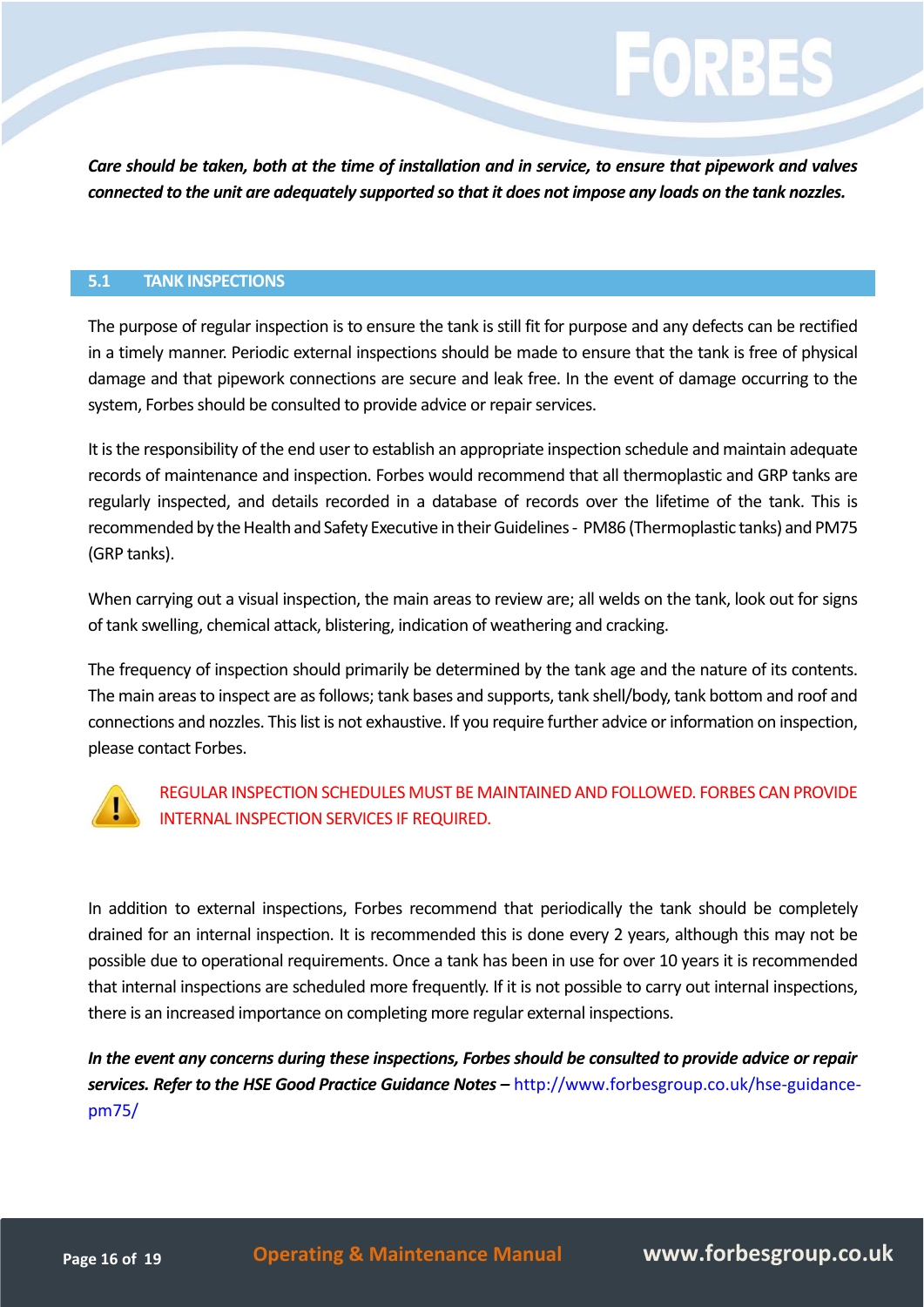## UltraAnalytix™ Tank Inspection technology allows detailed analysis of GRP tanks and vessels whilst they remain in service. A report assesses the GRP laminate properties through the wall of the tank, including the



FORB:

condition of the corrosion barrier. It will also identify any leakage into the laminate through a thermoplastic inner shell. The need to drain down the tank has many associated costs which are avoided with this technology. For more information visit www.tankinspections.co.uk.

#### **5.2 SAFE ACCESS**

Users must consider all potential hazards prior to inspection and ensure they have the relevant permit‐to‐ work systems in place. If you are entering the tank, you must follow procedures for confined space entry and gas freeing. This must be undertaken by an approved person.



IMPORTANT: ALWAYS CONSULT SITE HEALTH AND SAFETY MANAGER BEFORE ACCESSINGTHE TANK OR ASSOCIATED EQUIPMENT. IT IS THE RESPONSIBILITY OF SITE MANAGEMENT TO ENSURE ANY PERSONS ACCESSING VESSELS HAVE SUITABLE PPE, ARE APPROPRIATELY EXPERIENCED AND HAVE ALL RELEVANT QUALIFICATIONS I.E. CONFINED SPACE CERTIFICATION.



WORKING AT HEIGHT: HIGH LEVEL NOZZLES OR FITTINGS SHOULD BE ACCESSED SAFELY, SITE PROCEDURES MUST BE FOLLOWED, AND PERSONNEL MUST BE APPROPRIATELY TRAINED.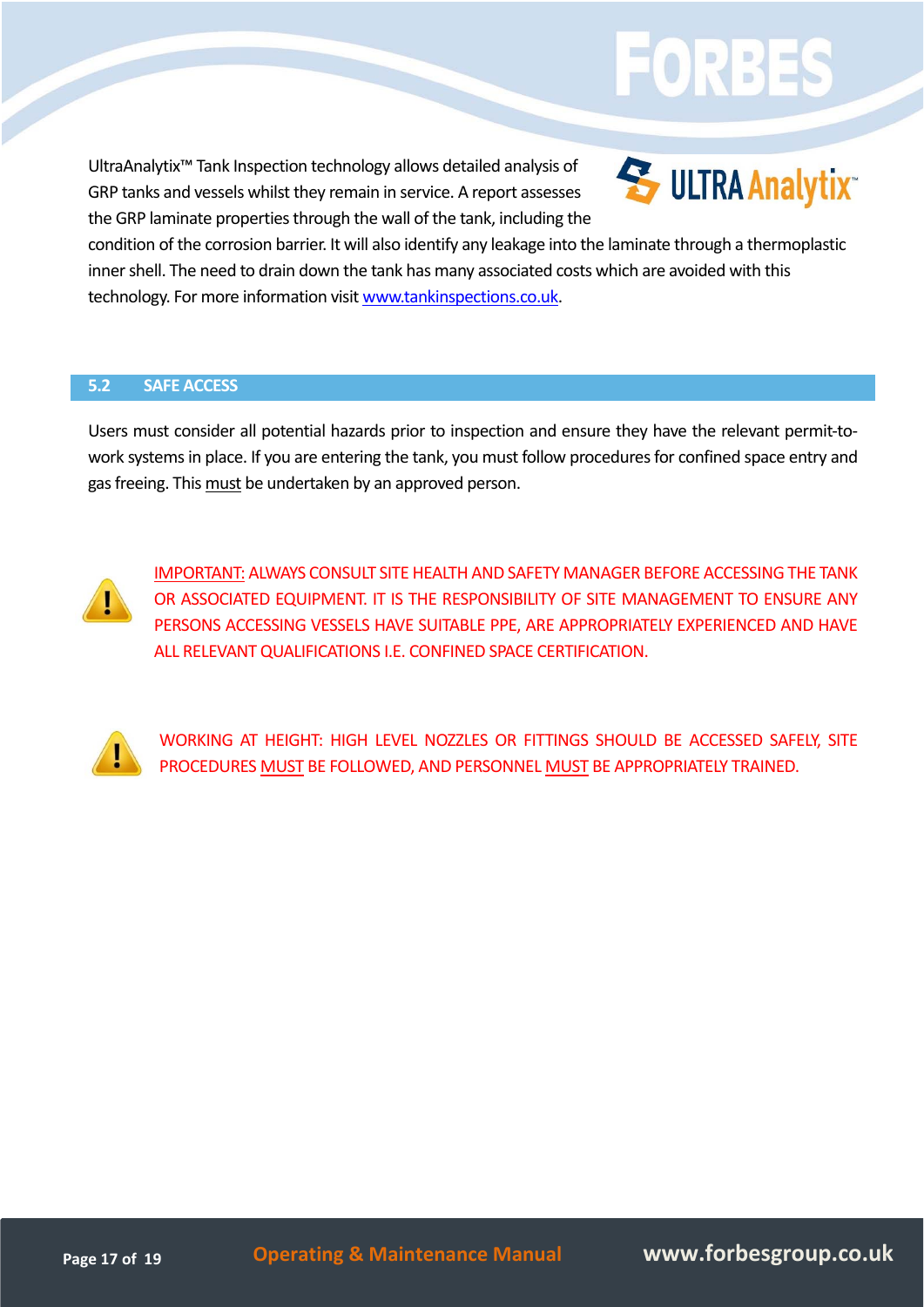#### **5.3 ACCESSING THE TANK**

- Ensure the tank isfully drained and any remaining liquid removed, if hazardous, by specialist personnel. These liquids are to be either transferred to alternative storage or removed from site and treated to make safe, if necessary.
- The atmosphere internally to be purged if necessary. Prior to entry, internal atmosphere must be certified as safe.
- Isolate and lockout all tank inlets by ensuring valves in inlet pipework are fully closed and locked.
- Any pump feeding the tank should be electrically isolated and locked out following site-specific procedures.
- Enter and exit through the tank manway.
- Once maintenance is complete, replace the manway cover, ensuring the gasket is correctly fitted and cover is secured. (Refer to Bolt Torque settings in section 3.6).
- The tank can then be refilled.

#### **5.4 SPARE PARTS**

*Refer to job-specific drawing(s) for details of spare parts.* 

#### **6.0 DRAWING(S) & ADDITIONAL INFORMATION**

*See our job specific drawing(s) and handling, installing specialist equipment and commissioning information.*



THIS IS A STANDARD OPERATING & MAINTENANCE MANUAL DESIGNED TO GIVE AN OVERVIEW WHEN INSTALLING A FORBES TANK OR VESSEL. PLEASE READ THIS MANUAL IN CONJUNCTION WITH THE SPECIFIC PRODUCT MANUAL –THE FOLLOWING STANDARD PRODUCT MANUALS ARE AVAILABLE. PLEASE SPEAK TO FORBES IF YOU REQUIRE A COPY.

**Page <sup>18</sup> of <sup>19</sup> Operating & Maintenance Manual www.forbesgroup.co.uk**